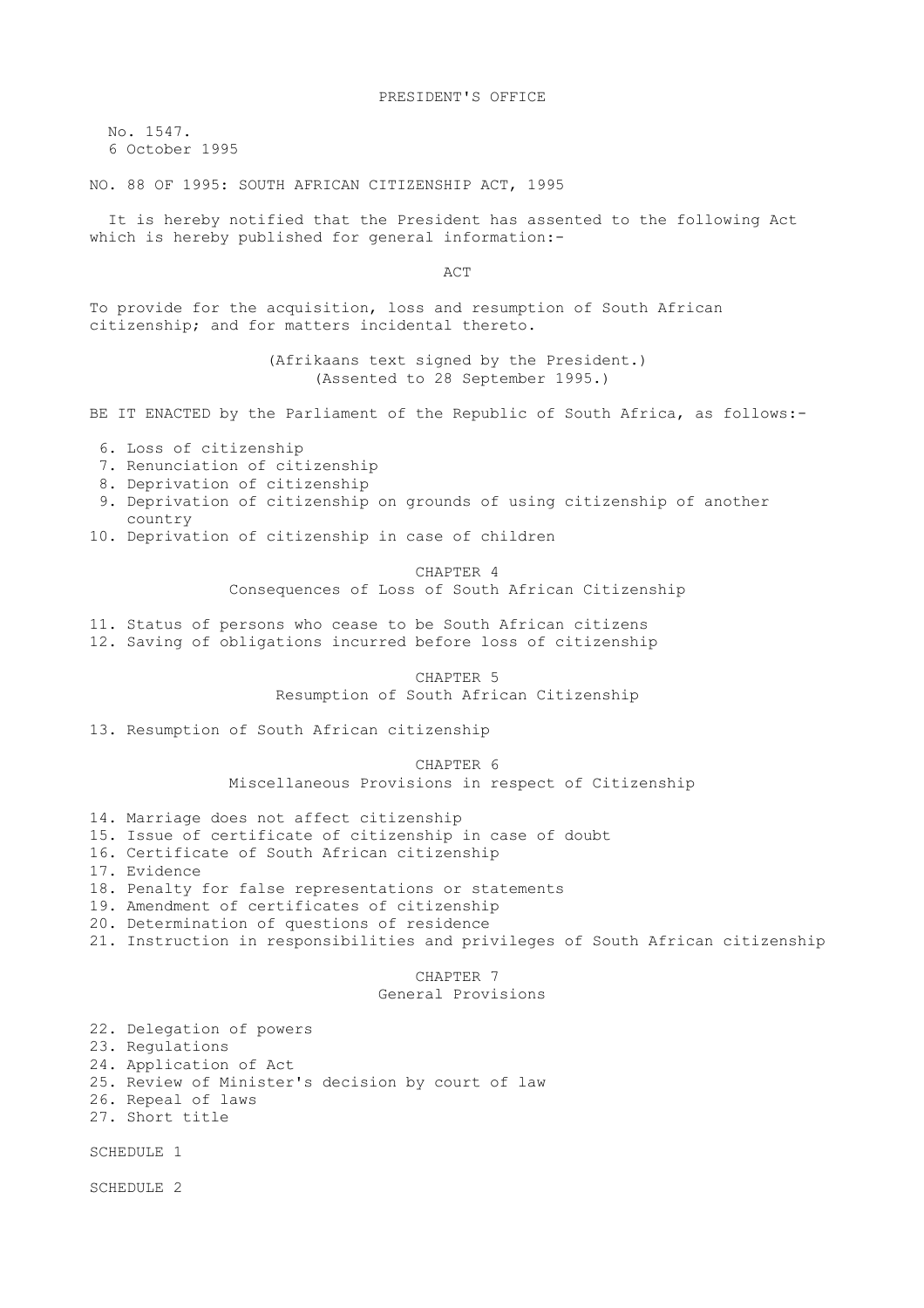### CHAPTER 1

Interpretation and Application of Act

### Definitions

- 1. (1) In this Act, unless the context otherwise indicates-
	- (i) "alien" means a person who is not a South African citizen; (xviii)
	- (ii) "customary union" means the association of a man and a woman in a conjugal relationship according to indigenous law and custom, where neither the man nor the woman is party to a subsisting marriage, which is recognised by the Minister in terms of section  $1(4)$  of this Act; (v)
	- (iii) "Department" means the Department of Home Affairs; (i)
	- (iv) "former states" means-
		- (a) the former Republic of Transkei as referred to in the Status of Transkei Act, 1976 (Act No. 100 of 1976);
		- (b) the former Republic of Bophuthatswana as referred to in the Status of Bophuthatswana Act, 1977 (Act No. 89 of 1977);
		- (c) the former Republic of Venda as referred to in the Status of Venda Act, 1979 (Act No. 107 of 1979); and
		- (d) the former Republic of Ciskei as referred to in the Status of Ciskei Act, 1981 (Act No. 110 of 1981); (xvi)
		- (v) "husband" includes a husband in a customary union; (ii)
	- (vi) "major" means any person who has attained the age of 21 years or who has under the provisions of section 2 of the Age of Majority Act, 1972 (Act No. 57 of 1972), been declared to be a major, and includes a person under the age of 21 years who has contracted a legal marriage; (viii)
	- (vii) "marriage" includes a customary union; (vii)
	- (viii) "Minister" means the Minister of Home Affairs; (x)
		- (ix) "minor" or "minor child" means any person who is not a major; (ix)
		- (x) "prescribed" means prescribed by regulation; (xv)
		- (xi) "prior law" means any law repealed by section 26; (xvii)
	- (xii) "regulation" means a regulation made under section 23; (xi)
	- (xiii) "Republic" means the Republic of South Africa as referred to in section 1 of the Constitution; (xii)
	- (xiv) "responsible parent" means a parent as contemplated in section 1 of the Guardianship Act, 1993 (Act No. 192 of 1993); (xiv)
	- (xv) "South African citizenship by registration" means South African citizenship by registration granted under any law in force in the Republic as it had existed immediately prior to the commencement of the Constitution; (xiii)
	- (xvi) "spouse" includes a spouse in a customary union; (iv)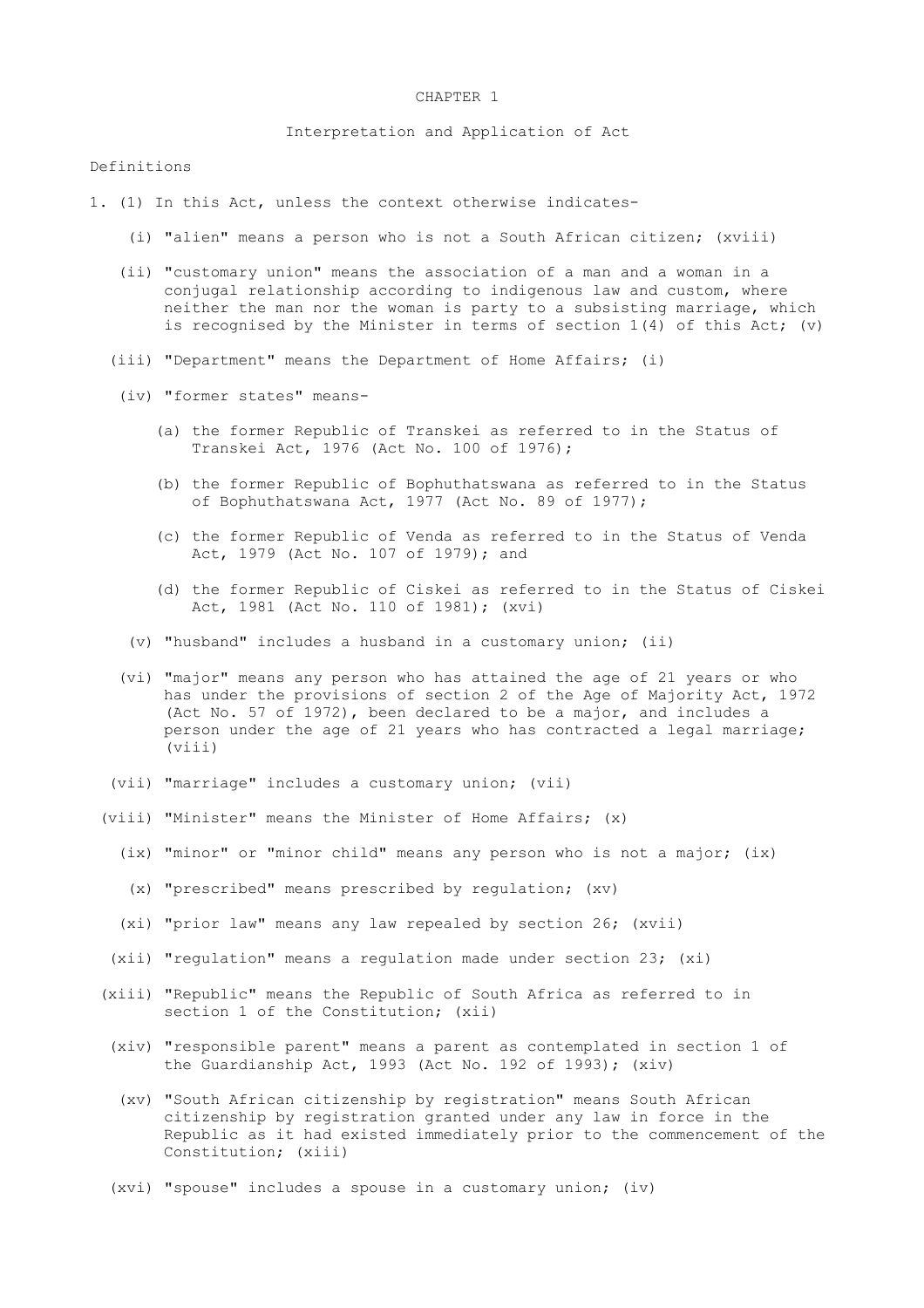(xvii) "this Act" includes the Schedules to the Act and the regulations;  $(vi)$ 

(xviii) "wife" includes a wife in a customary union. (iii)

 (2) For the purposes of this Act, unless clearly inconsistent with the provisions of this Act-

- (a) any reference in this Act to entrance into the Republic, to permanent residence in the Republic, to any period of residence or ordinary residence in the Republic or to any period of absence from the Republic, shall be construed to include any entrance into, residence in or absence from the Republic of South Africa or any of the former states as they had existed immediately prior to the commencement of the Constitution;
- (b) the expressions "in the Republic" and "outside the Republic" shall be construed as if the former states were part of the former Republic of South Africa, whenever it has to be determined whether any event or action which occurred or took place prior to the commencement of the Constitution, occurred or took place in or outside the Republic;
- (c) the expression "Government of the Republic" shall be construed to include the governments of the former states whenever it has to be determined if a person was in the service of the Government of the Republic prior to the commencement of the Constitution.
- (3) For the purposes of this Act-
	- (a) a person born aboard a registered ship or aircraft shall be deemed to have been born at the place where the ship or aircraft is registered, and a person born aboard an unregistered ship or aircraft belonging to the Government of any country shall be deemed to have been born in that country;
	- (b) a person-
		- (i) to whom an exemption from the prohibition mentioned in section 23(a) of the Aliens Control Act, 1991 (Act No. 96 of 1991), has been granted unconditionally and for an unspecified period in terms of section 28(2) of that Act, whether as an individual or as a member of a category of persons; or
		- (ii) to whom the said prohibition is not applicable by virtue of section  $29(1)(a)$  or (c) of that Act, and who entered the Republic or is in the Republic for purposes of permanent residence, shall be deemed to be or have been lawfully admitted to the Republic for permanent residence therein, or permanently and lawfully residing in the Republic.
- (4)(a) A customary union shall be recognised by the Minister for the purposes of this Act, if the Minister is satisfied upon information submitted to him or her in the prescribed form by the applicant and such other person alleged to be the applicant's spouse in the customary union, that the applicant is in fact a spouse in the customary union in question.
	- (b) The Minister may, in addition to any information submitted in terms of paragraph (a) or to clarify any information so submitted, call for further information to be submitted to him or her, or may call upon any person to appear before him or her and require or allow such person to give such oral information or produce such other information as in the opinion of the Minister may assist him or her in deciding the matter in question.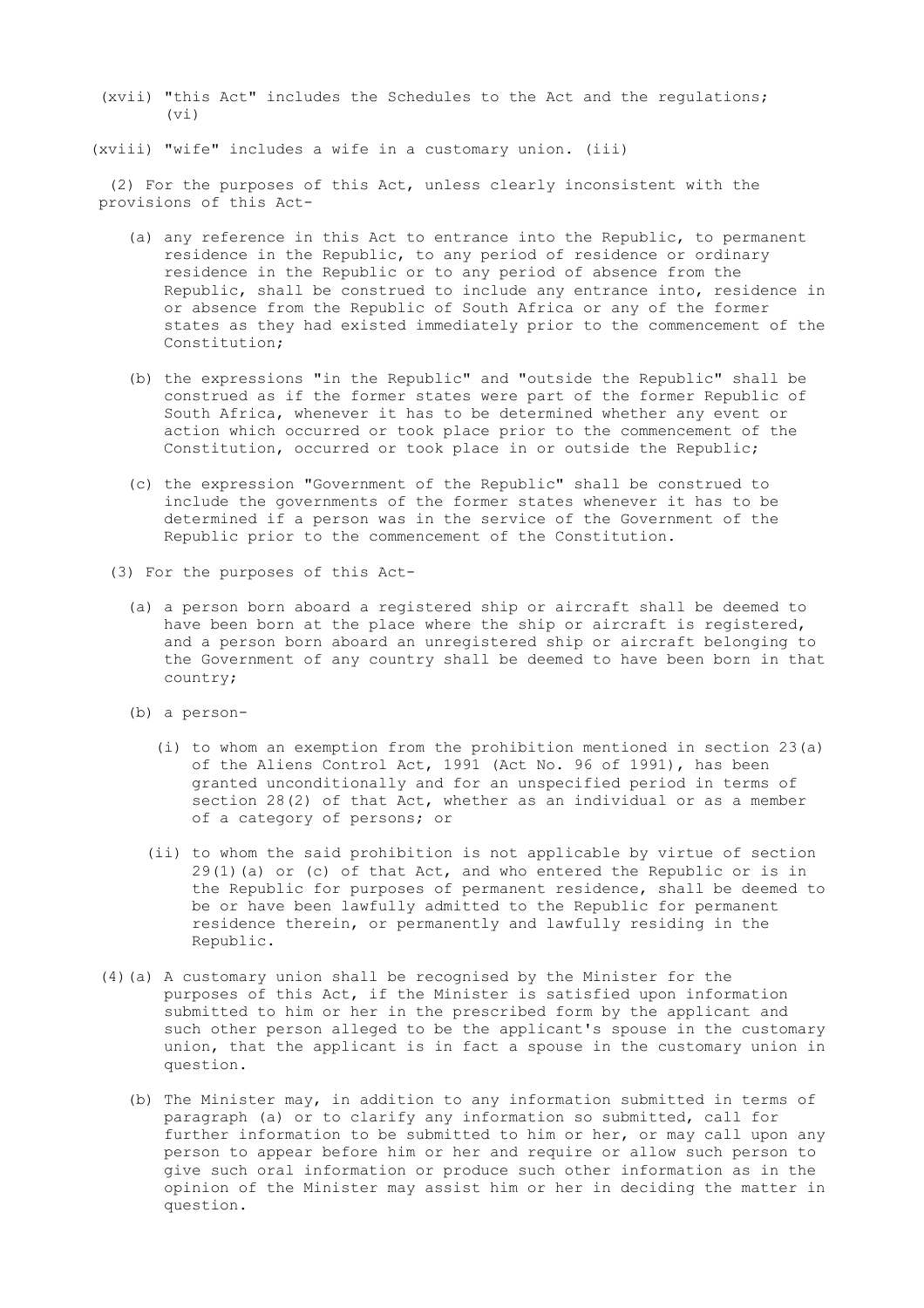# CHAPTER 2

# Acquisition of South African Citizenship

Citizenship by birth

- 2. (1) Any person-
	- (a) who immediately prior to the date of commencement of this Act, was a South African citizen by birth; or
	- (b) who is born in the Republic on or after the date of commencement of this Act; or
	- (c) who is by virtue of section 3(1)(b) a South African citizen, and one of his or her parents or his or her mother if he or she was born out of wedlock, was at the time of such person's birth-
		- (i) in the service of the Government of the Republic; or
		- (ii) the representative or the employee of a person or an association of persons resident or established in the Republic; or
	- (iii) in the service of an international organisation of which the Government of the Republic was then a member,

 shall, subject to the provisions of subsections (2) and (3), be a South African citizen by birth.

 (2) No person shall be a South African citizen by virtue of subsection (1)(b) if, at the time of his or her birth, one of his or her parents-

- (a) was a person enjoying diplomatic immunity in the Republic in terms of any law relating to diplomatic privileges, or was a career representative of the government of another country, or was a person employed in the embassy or legation of such a government or in the office of such a career representative, or was a member of the household or an employee of any such person; or
- (b) had not been lawfully admitted to the Republic for permanent residence therein,

and his or her other parent was not a South African citizen.

 (3) No person who, after having ceased to be a South African citizen, at any time thereafter acquires South African citizenship by naturalisation in the Republic, shall be a South African citizen by birth.

 (4) Any person born in the Republic and who is not a South African citizen by virtue of the provisions of subsection (2), shall be a South African citizen by birth, if-

- (a) he or she is adopted by a South African citizen in accordance with the Child Care Act, 1983 (Act No. 74 of 1983); or
- (b)(i) he or she does not have the citizenship or nationality of any other country, or has no right to such citizenship or nationality; and
	- (ii) his or her birth is registered in the Republic in accordance with the Births and Deaths Registration Act, 1992 (Act No. 51 of 1992).

Citizenship by descent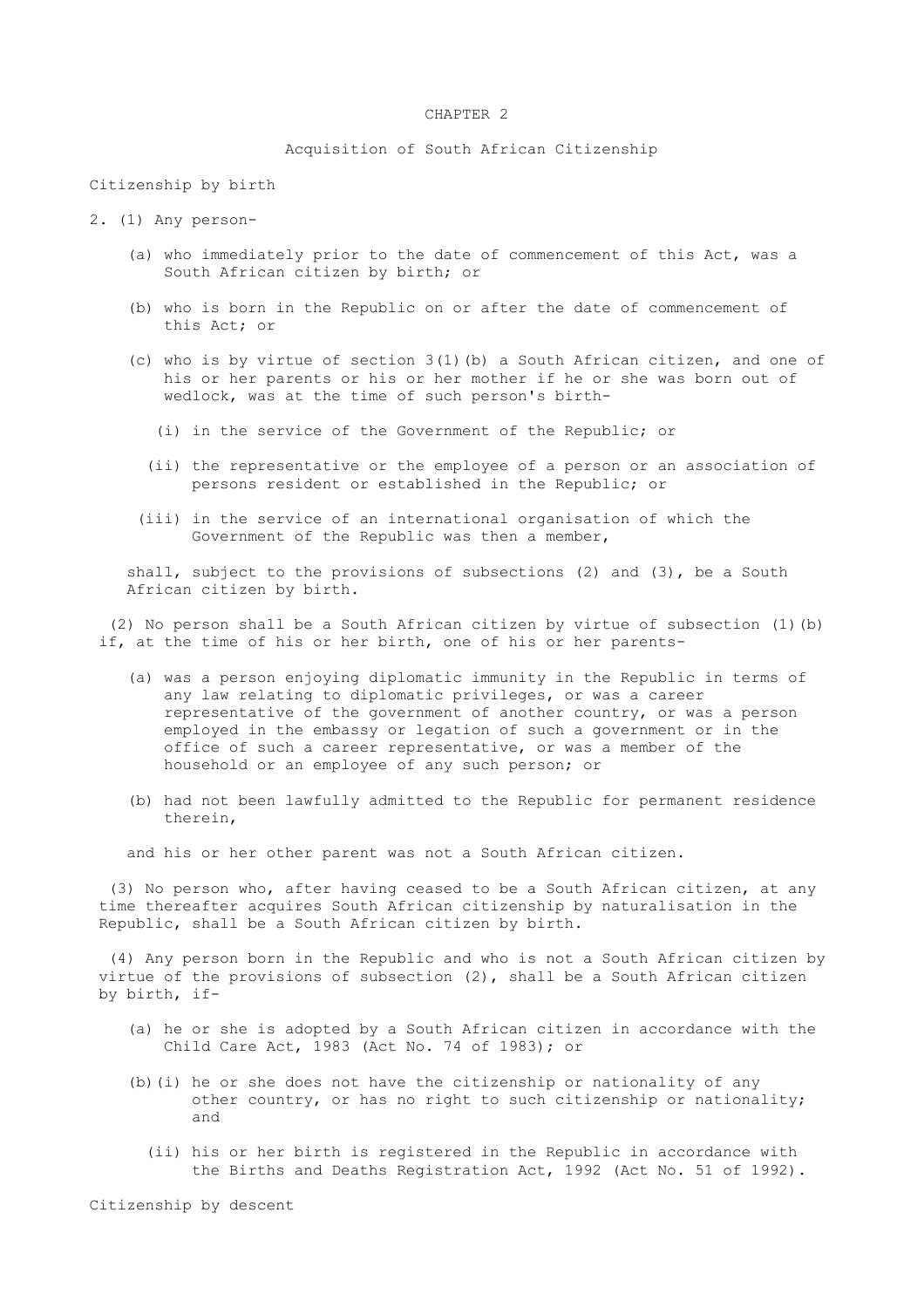- 3. (1) Any person-
	- (a) who, immediately prior to the date of commencement of this Act, was a South African citizen by descent; or
	- (b) who is born outside the Republic on or after the date of commencement of this Act, and-
		- (i) one of whose parents was, at the time of his or her birth, a South African citizen and whose birth is registered in terms of the provisions of section 13 of the Births and Deaths Registration Act, 1992 (Act No. 51 of 1992); or
		- (ii) to whose responsible parent a certificate of the resumption of previous South African citizenship has, in terms of section 13(3), been issued, and who has entered the Republic for permanent residence therein before becoming a major, and whose birth is within one year after the date of issue of such certificate, or such longer period as the Minister in the special circumstances of the case may approve, registered in the Republic in the prescribed manner; or
	- (iii) who is adopted in terms of the provisions of the Child Care Act, 1983 (Act No. 74 of 1983), by a South African citizen and whose birth is registered in accordance with the provisions of subparagraph (i),

 shall, subject to the provisions of subsection (2), be a South African citizen by descent.

 (2) No person who, after having ceased to be a South African citizen, at any time thereafter acquires South African citizenship by naturalisation in the Republic, shall be a South African citizen by descent.

Citizenship by naturalisation

4. (1) Any person-

(a) who, immediately prior to the date of commencement of this Act-

(i) was a South African citizen by naturalisation; or

 (ii) was or was deemed to be a South African citizen by registration; or

(iii) was a citizen by naturalisation of any of the former states; or

 (b) who, on or after the date of commencement of this Act, is granted a certificate of naturalisation as a South African citizen in terms of section 5,

shall be a South African citizen by naturalisation.

 (2) Any person referred to in subsection (1)(b) shall, with effect from the date of the issue of the certificate, be a South African citizen by naturalisation.

Certificate of naturalisation

5. (1) The Minister may, upon application in the prescribed form, grant a certificate of naturalisation as a South African citizen to any alien who satisfies the Minister that-

(a) he or she is not a minor; and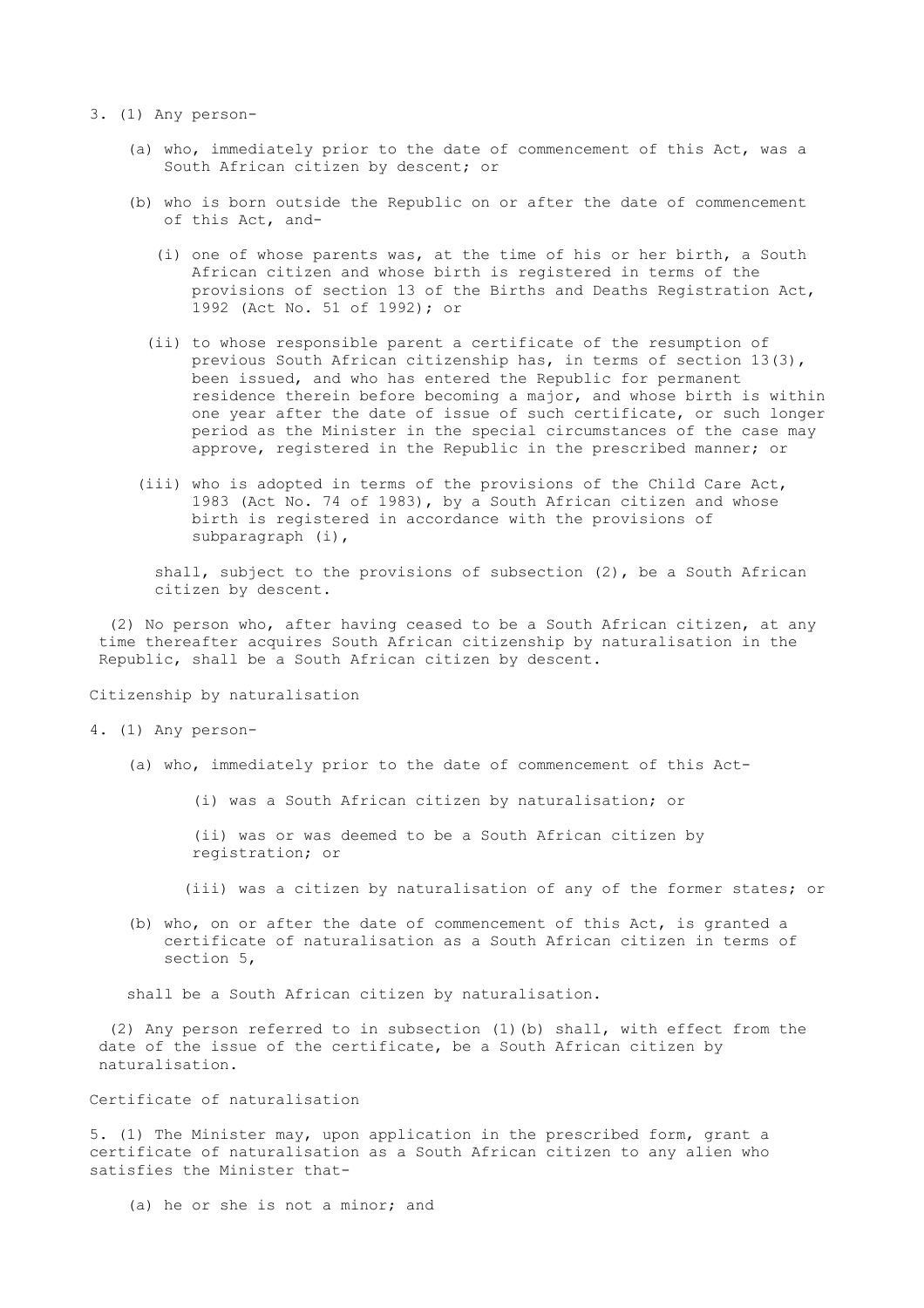- (b) he or she has been lawfully admitted to the Republic for permanent residence therein; and
- (c) he or she is ordinarily resident in the Republic and that he or she has been so resident for a continuous period of not less than one year immediately preceding the date of his or her application, and that he or she has, in addition, been resident in the Republic for a further period of not less than four years during the eight years immediately preceding the date of his or her application; and
- (d) he or she is of good character; and
- (e) he or she intends to continue to reside in the Republic or to enter or continue in the service of the Government of the Republic or of an international organisation of which the Government of the Republic is a member or of a person or association of persons resident or established in the Republic; and
- (f) he or she is able to communicate in any one of the official languages of the Republic to the satisfaction of the Minister; and
- (g) he or she has an adequate knowledge of the responsibilities and privileges of South African citizenship.
- (2)(a) Any period during which an applicant for naturalisation has been employed outside the Republic in the service of the Government of the Republic (otherwise than as a person engaged locally) or on a ship or aircraft or a public means of transport registered or licensed in and operating from the Republic, and any period during which an applicant for naturalisation has been resident outside the Republic with his or her spouse while the latter was so employed, shall, for the purposes of subsection (1), be regarded as a period of residence or ordinary residence in the Republic.
	- (b) For the purposes of subsection (1) the Minister may, in his or her discretion, regard as a period of residence or ordinary residence in the Republic any period during which an applicant for naturalisation has been employed outside the Republic on a ship, aircraft or public means of transport operating from the Republic, and any period during which an applicant for naturalisation has been resident outside the Republic with his or her spouse while the latter was so employed, notwithstanding the fact that such ship, aircraft or public means of transport was not registered or licensed in the Republic.
- (3) Any period during which an applicant for naturalisation-
	- (a) is or was confined in a prison or other place of detention in the Republic after being convicted; or
	- (b) has sojourned in the Republic, either conditionally, temporarily or in contravention of any law in force in the Republic,

 shall for the purposes of subsection (1), not be regarded as a period of residence or ordinary residence in the Republic.

 (4) The Minister may, notwithstanding the provisions of subsection (1), upon application in the prescribed form by the responsible parent or the guardian of a minor who is permanently and lawfully resident in the Republic, grant to that minor a certificate of naturalisation as a South African citizen.

 (5) The Minister may, notwithstanding the provisions of subsection (1), upon application in the prescribed form, grant a certificate of naturalisation as a South African citizen to a person who is an alien and who satisfies the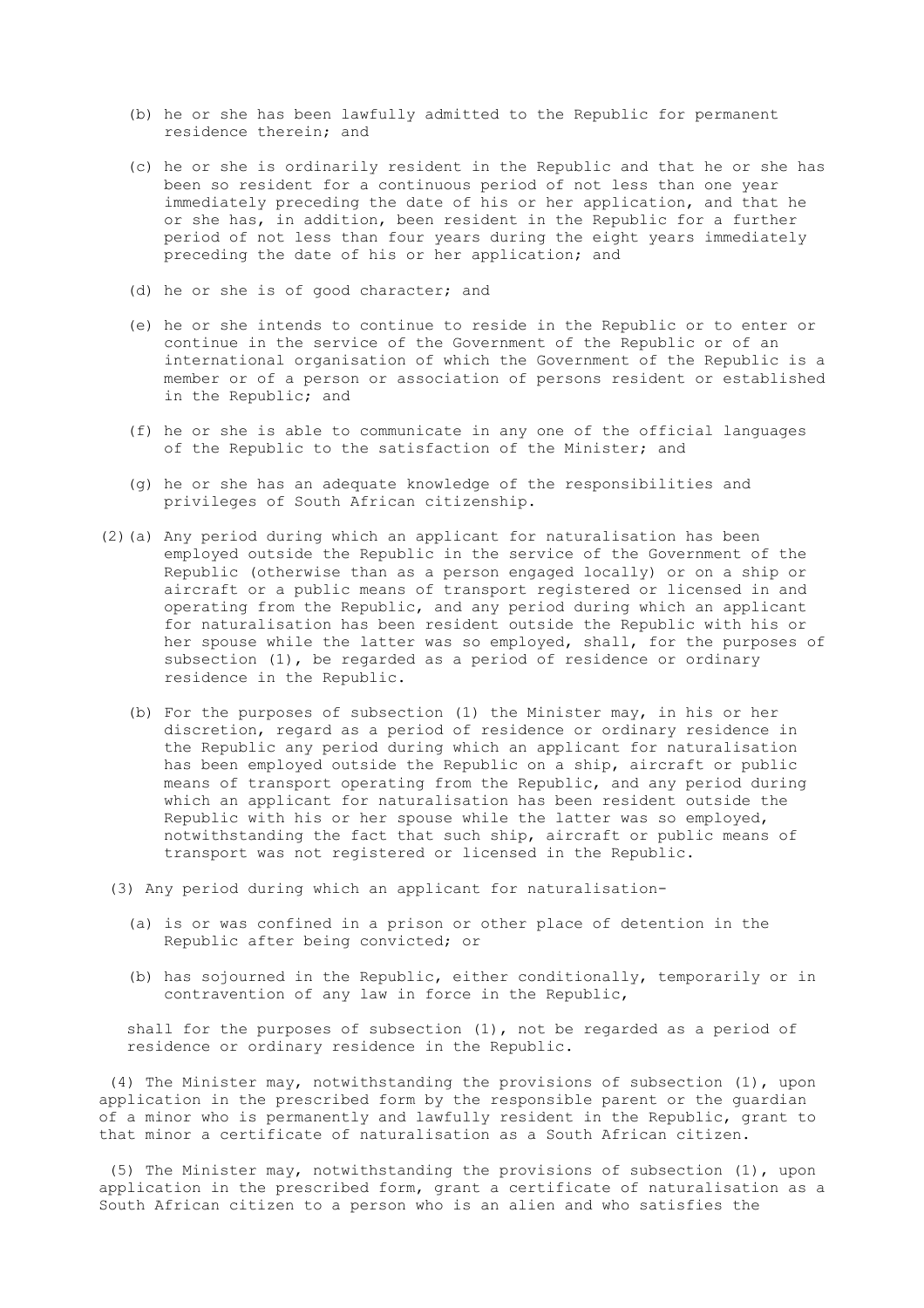# Minister that-

- (a) in the case of a man, he is the husband or widower, or in the case of a woman, she is the wife or widow, of a South African citizen and he or she has been lawfully admitted to the Republic for permanent residence therein and has resided in the Republic for a period of not less than two years immediately preceding the date of his or her application and after the date of his or her marriage to such citizen; or
- (b) he or she is the spouse of a South African citizen, and he or she has in terms of any law relating to the control of the admission of aliens obtained permission to enter the Republic for permanent residence therein and he or she has resided with his or her spouse in the Republic or, while he or she was employed in the service of the Government of the Republic, outside the Republic for a period of not less than two years.

 (6) A certificate of naturalisation shall not be issued to any person over the age of 18 years before that person has made the declaration of allegiance set forth in Schedule 1.

 (7) The Minister may in respect of any person who has applied for a certificate of naturalisation make such enquiries as the Minister may deem fit, and require such person to appear personally before him or her or a person designated by him or her.

 (8) If the Minister has refused an application for a certificate of naturalisation by or on behalf of any person, the Minister shall not be obliged to reconsider such application at any time, but shall not consider another application for a certificate of naturalisation by or on behalf of such person until the expiration of a period of at least one year from the date upon which the person in question was advised of the Minister's decision: Provided that the Minister shall at any time reconsider an application if he or she receives any new information regarding the applicant which may influence his or her original decision.

#### CHAPTER 3

### Loss of South African Citizenship

Loss of citizenship

6. (1) Subject to the provisions of subsection (2), a South African citizen shall cease to be a South African citizen if-

- (a) he or she, whilst not being a minor, by some voluntary and formal act other than marriage, acquires the citizenship or nationality of a country other than the Republic; or
- (b) he or she in terms of the laws of any other country also has the citizenship or nationality of that country, and serves in the armed forces of such country while that country is at war with the Republic.

 (2) Any person referred to in subsection (1) may, prior to his or her loss of South African citizenship in terms of this section, apply to the Minister to retain his or her South African citizenship, and the Minister may, if he or she deems it fit, order such retention.

### Renunciation of citizenship

7. (1) A South African citizen who intends to accept the citizenship or nationality of another country, or who also has the citizenship or nationality of a country other than the Republic, may make a declaration in the prescribed form renouncing his or her South African citizenship.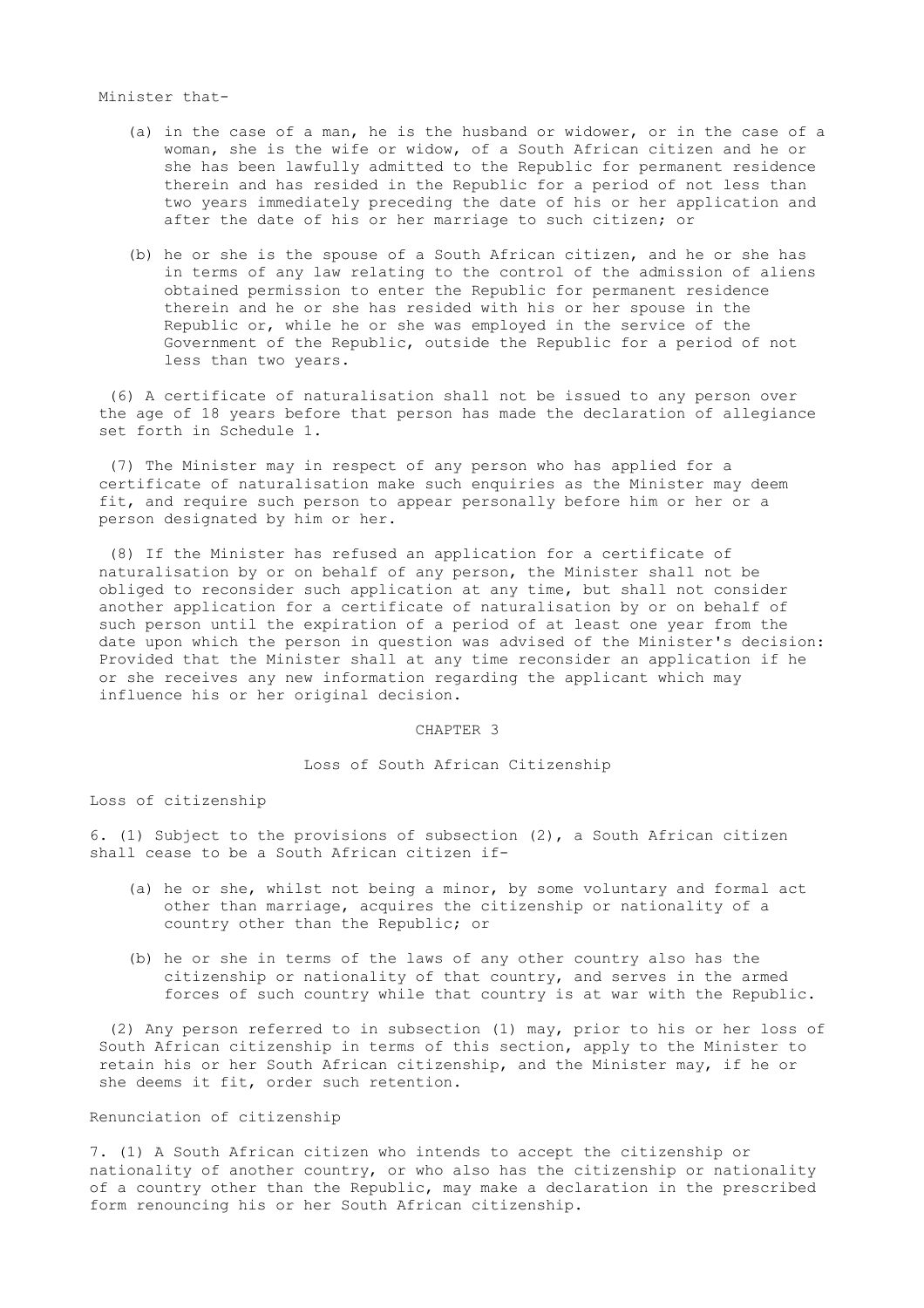(2) The Minister shall upon receipt of a declaration made under this section cause such declaration to be registered in the manner prescribed, and thereupon the person who made the declaration shall cease to be a South African citizen.

 (3) Whenever a person ceases under subsection (2) to be a South African citizen, his or her minor children who are under the age of 18 years shall also cease to be South African citizens if the other parent of such children is not, or does not remain, a South African citizen.

# Deprivation of citizenship

8. (1) The Minister may by order deprive any South African citizen by naturalisation of his or her South African citizenship if he or she is satisfied that-

- (a) the certificate of naturalisation was obtained by means of fraud, false representation or the concealment of a material fact; or
- (b) such certificate was granted in conflict with the provisions of this Act or any prior law.

 (2) The Minister may by order deprive a South African citizen who also has the citizenship or nationality of any other country of his or her South African citizenship if-

- (a) such citizen has at any time been sentenced in any country to a period of imprisonment of not less than 12 months for any offence which, if it was committed outside the Republic, would also have constituted an offence in the Republic; or
- (b) the Minister is satisfied that it is in the public interest that such citizen shall cease to be a South African citizen.

 (3) Whenever the Minister deprives a person of his or her South African citizenship under this section or section 9 or 10, that person shall cease to be a South African citizen with effect from such date as the Minister may direct and thereupon the certificate of naturalisation or any other certificate issued under this Act in relation to the status of the person concerned, shall be surrendered to the Minister and cancelled, and any person who refuses or fails on demand to surrender any such certificate which he or she has in his or her possession, shall be guilty of an offence and liable on conviction to a fine or to imprisonment for a period not exceeding two years.

Deprivation of citizenship on grounds of using citizenship of another country

9. The Minister may by order deprive a South African citizen of his or her South African citizenship if he or she also has the citizenship or nationality of another country, and has at any time made use of the franchise or the passport facilities of that country or performed such other voluntary act which, to the satisfaction of the Minister, indicates that such citizen has made use of the citizenship or nationality of that other country.

Deprivation of citizenship in case of children

10. Whenever the responsible parent of a minor has in terms of the provisions of section 6, 8 or 9 ceased to be a South African citizen, the Minister may, with due regard to the provisions of the Guardianship Act, 1993 (Act No. 192 of 1993), order that such minor, if he or she was born outside the Republic and is under the age of 18 years, shall cease to be a South African citizen.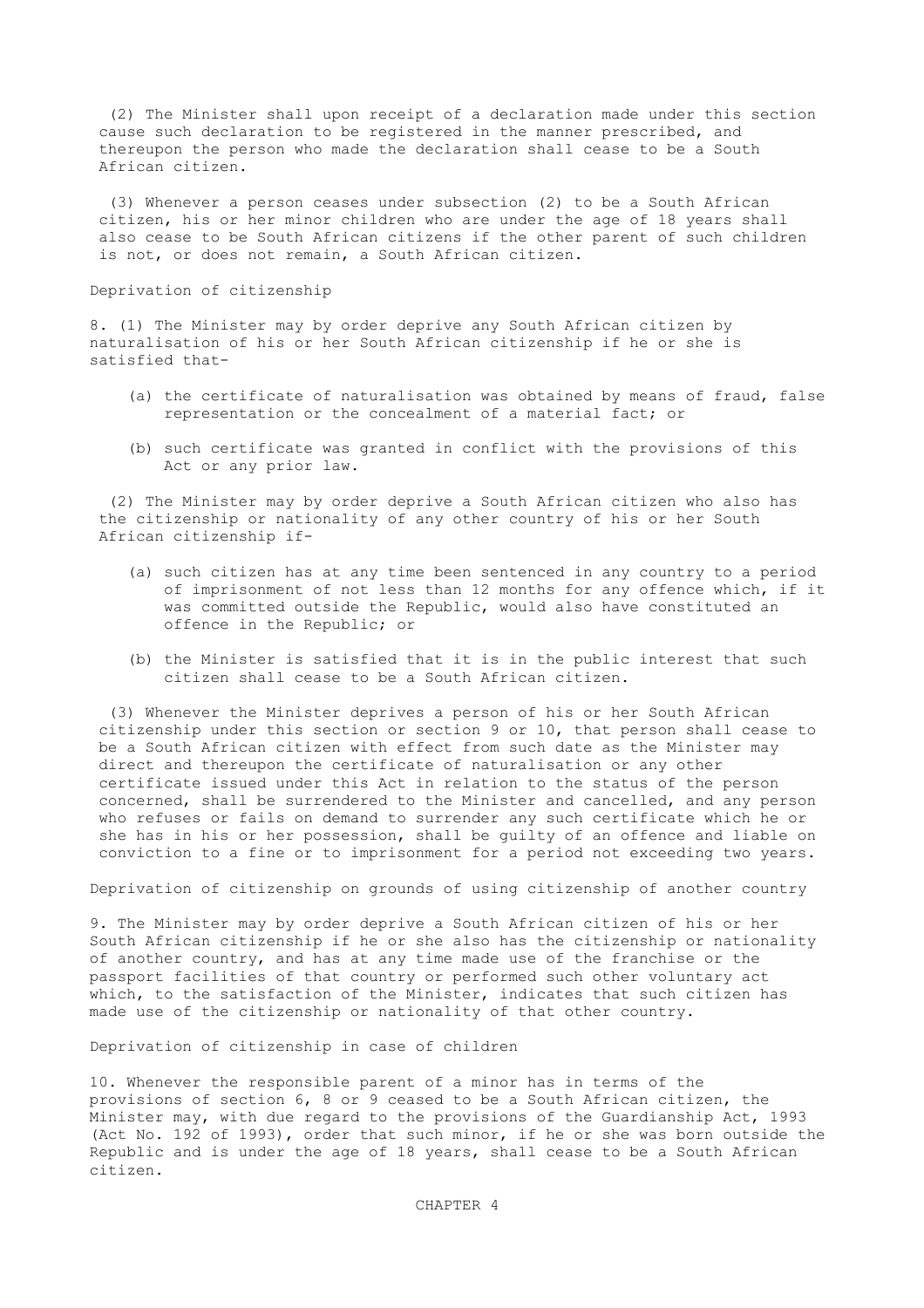# Consequences of Loss of South African Citizenship

Status of persons who cease to be South African citizens

11. (1) Whenever a person, under the provisions of section 8, ceases to be a South African citizen, he or she shall be regarded as having the citizenship or nationality which he or she had before he or she became a South African citizen.

 (2) Whenever a person, under the provisions of section 10, ceases to be a South African citizen, he or she shall be regarded as having the citizenship or nationality which he or she had before he or she became a South African citizen, and, if he or she had no other citizenship or nationality, he or she shall be regarded as having the citizenship or nationality of his or her responsible parent.

 (3) Whenever a South African citizen by naturalisation, under the provisions of section 6, 7, 8, 9 or 10, ceases to be a South African citizen, he or she shall for the purposes of the Aliens Control Act, 1991 (Act No. 96 of 1991), but subject to the provisions of subsection  $(4)$ , be deemed to be an alien who is not-

- (i) in possession or is not deemed to be in possession of a permit referred to in section 25 or 26 of that Act; or
- (ii) in terms of section 28(2) of the said Act exempted or deemed to be exempted from the prohibition in section 23(a) of that Act.

 (4) The Minister may at any time, unconditionally or subject to such conditions as he or she may deem fit, exempt any person for a definite or an indefinite period from the provisions of subsection (3).

Saving of obligations incurred before loss of citizenship

12. Whenever a person ceases to be a South African citizen he or she shall not thereby be discharged from any obligation, duty or liability in respect of any act done or committed before he or she ceased to be a South African citizen.

## CHAPTER 5

## Resumption of South African Citizenship

#### Resumption of South African citizenship

13. (1) The Minister may, in such cases as he or she deems fit, withdraw any order made under section 9 and thereupon the person concerned shall, with effect from such date as the Minister may direct, resume the form of South African citizenship of which he or she was deprived by that order.

 (2) A minor who has in terms of section 10 or a provision in any of the laws referred to in Schedule 2 ceased to be a South African citizen and who is resident in the Republic or has returned to the Republic for permanent residence therein, may at any time after attaining the age of 18 years make a declaration in the prescribed form stating that he or she wishes to resume South African citizenship, and if the Minister deems it fit, he or she may order that such a declaration be registered, and upon registration thereof, such person shall resume his or her former South African citizenship.

- (3)(a) Any person who in terms of the provisions of section  $6, 7, 9$  or 10 ceased to be a South African citizen, may-
	- (i) if he or she is not a person referred to in section 11(3) and returns to the Republic for permanent residence therein or intends residing permanently in the Republic, as the case may be; or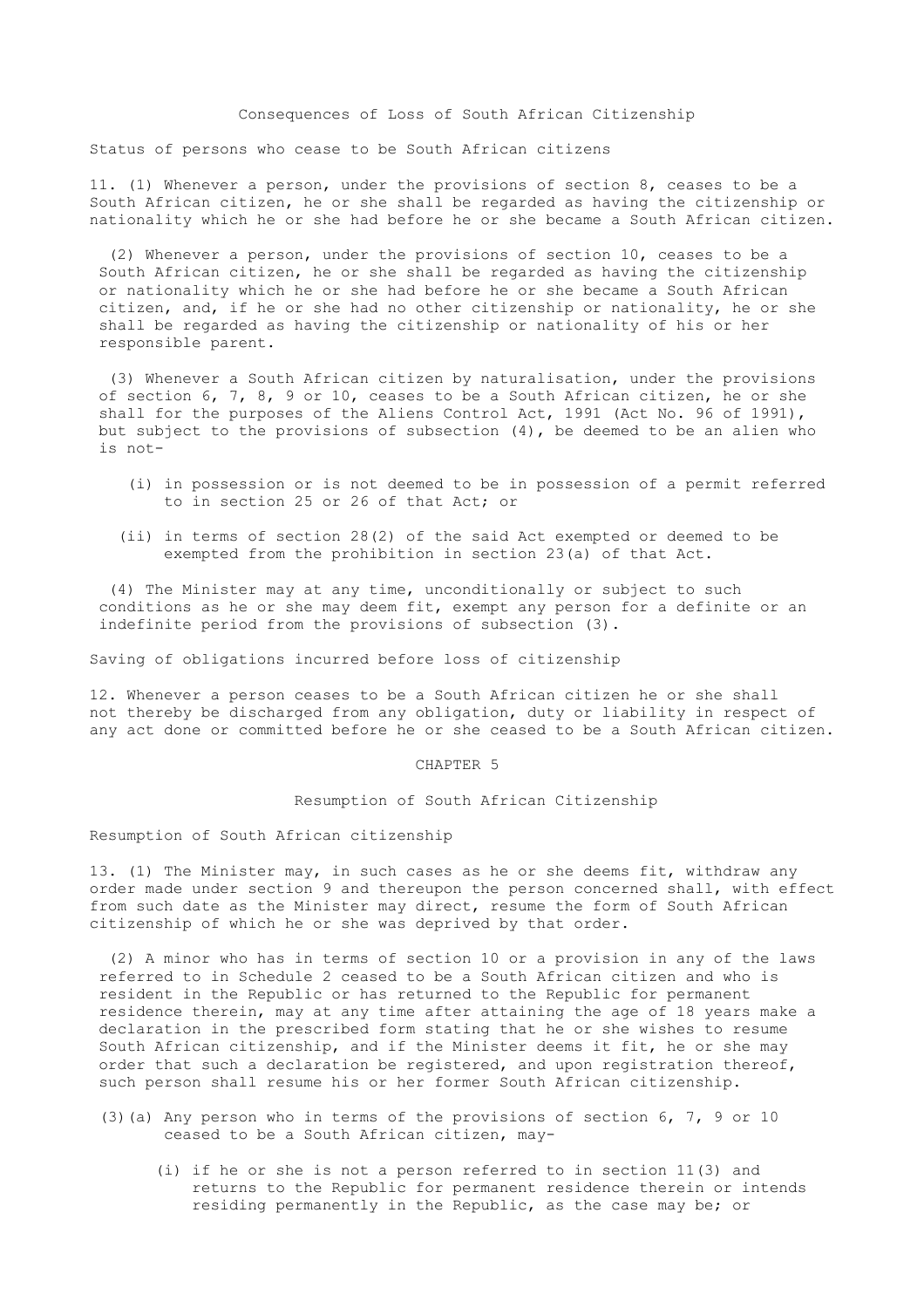(ii) if he or she is a person referred to in section 11(3) and a permit for permanent residence referred to in section 25 of the Aliens Control Act, 1991 (Act No. 96 of 1991), is issued to him or her,

 apply to the Minister in the prescribed form for the resumption of his or her former South African citizenship.

 (b) The Minister may upon receipt of such an application allow such person to resume his or her former South African citizenship if the Minister is satisfied that the grounds for the loss or deprivation of his or her South African citizenship no longer exist or are of any consequence, and issue to him or her a certificate to that effect in the prescribed form.

 (4) The provisions of section 5(7) shall mutatis mutandis apply in respect of a certificate referred to in subsection (3)(b).

CHAPTER 6

Miscellaneous Provisions in respect of Citizenship

Marriage does not affect citizenship

14. A married person shall, subject to the provisions of this Act, be capable of acquiring and losing South African citizenship in all respects as if he or she were an unmarried person, and no person shall acquire or lose South African citizenship by reason merely of a marriage contracted by him or her.

Issue of certificate of citizenship in case of doubt

15. (1) The Minister may in such cases as he or she deems fit, issue to any person in respect of whose South African citizenship there is any doubt, a certificate that he or she is a South African citizen.

 (2) Before issuing any certificate under subsection (1), the Minister may require the person concerned to comply with such provisions of this Act as the Minister may direct.

 (3) The Minister may in any certificate issued under subsection (1) describe the person to whom it relates as a South African citizen by birth, descent or naturalisation, as the Minister may deem fit.

 (4) A certificate issued under this section shall, unless it is proved that it was obtained by means of fraud, false representation or the concealment of some material fact, be conclusive evidence that the person to whom it relates was a South African citizen by birth, descent or naturalisation, as the case may be, at the date of the issue of the certificate, but shall not be deemed to imply any admission that the person to whom it has been issued was not a South African citizen previously.

# Certificate of South African citizenship

16. (1) The Minister may on the application of any person cause to be issued to that person a certificate in respect of the status of any person who to his or her satisfaction is, or was, a South African citizen.

 (2) A certificate issued under subsection (1) shall indicate in addition to such other particulars as the Minister may deem fit whether the person in respect of whom it has been issued, is or was at the date or for the period mentioned therein, a South African citizen by birth, descent or naturalisation without prejudice to any evidence that he or she was at any other date or during any other period a South African citizen as mentioned therein.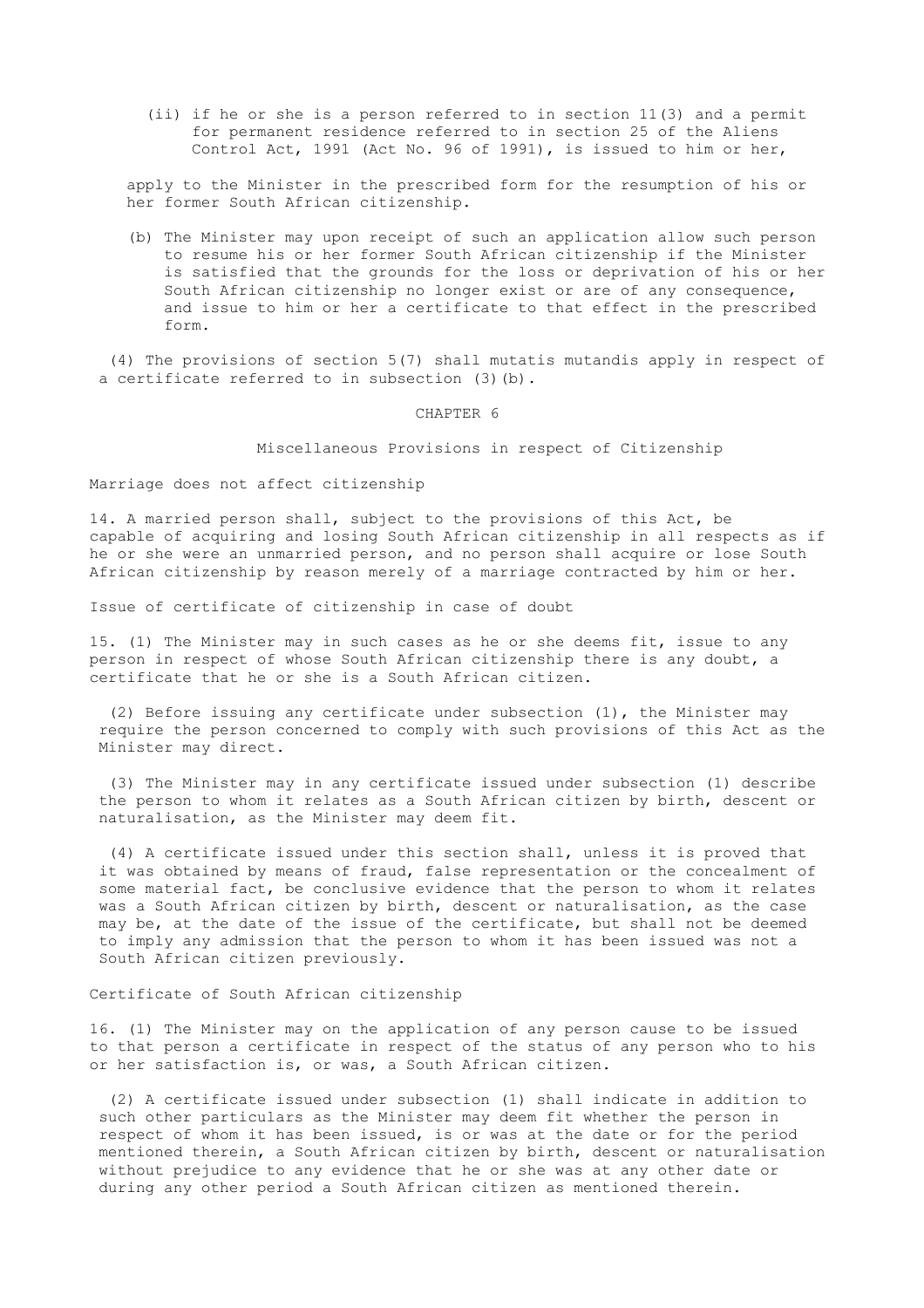(3) The Minister may require the production of such evidence of citizenship as he or she deems fit before authorising the issue of any certificate in terms of this section.

Evidence

17. Any certificate issued under this Act or any prior law, or any certified extract of an entry made in any register in pursuance of this Act or any prior law, shall in all courts of law be prima facie evidence of the particulars set forth therein.

Penalty for false representations or statements

18. Any person who makes for any of the purposes of this Act, any false representation or any statement which is false in any material particulars, shall be guilty of an offence and liable on conviction to a fine or to imprisonment for a period not exceeding eight years.

Amendment of certificates of citizenship

19. (1) Whenever the Minister is satisfied that any error has occurred in any certificate issued under this Act or any prior law, or any change has occurred in respect of the particulars recorded therein, he or she may rectify the error or alter the particulars by amending the certificate.

 (2) Any certificate amended in pursuance of the provisions of subsection (1) shall, as from the date of the amendment thereof, have effect as so amended.

 (3) The Minister may call upon any person to produce to him or her any certificate which requires to be amended in terms of subsection (1), and any person who refuses or fails on demand so to produce such a certificate which he or she has in his or her possession, shall be guilty of an offence and liable on conviction to a fine or to imprisonment for a period not exceeding two years.

Determination of questions of residence

20. Whenever a question arises under this Act as to whether or not a person was resident or ordinarily resident in the Republic the question may be determined by the Minister.

Instruction in responsibilities and privileges of South African citizenship

21. The Minister may in respect of-

- (a) South African citizens, make such arrangements as he or she deems fit; or
- (b) applicants for certificates of naturalisation, establish such facilities as may appear necessary or desirable,

 to enable such citizens or applicants to receive instruction in the responsibilities and privileges of South African citizenship.

CHAPTER 7

General Provisions

Delegation of powers

22. The Minister may, subject to such conditions as he or she may deem necessary, delegate any power conferred on him or her by this Act, excluding a power referred to in section 25, to an officer in the service of the Department, but shall not be divested of any power so delegated and may set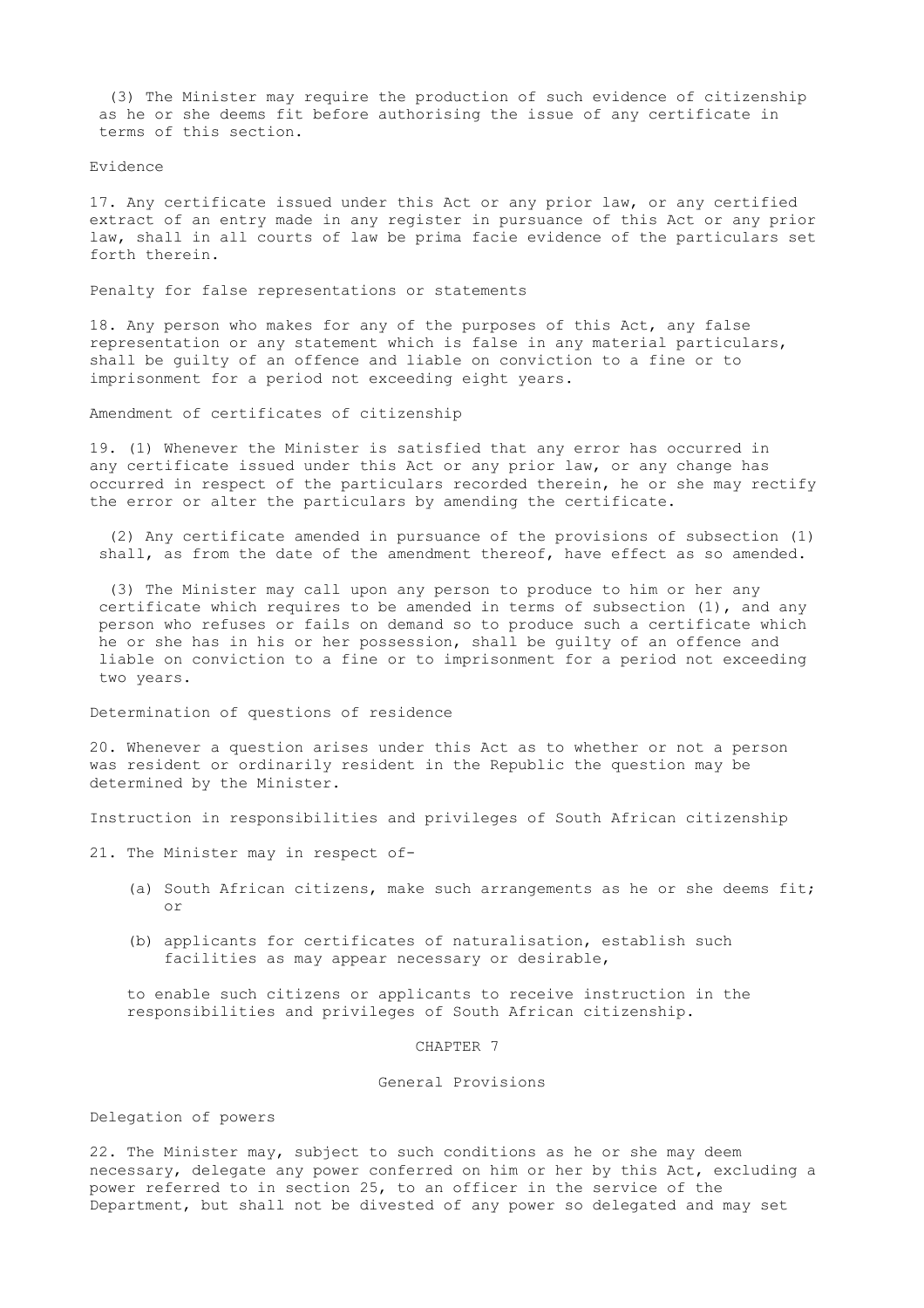aside or amend any decision of the delegate made in the exercise of such a power.

Regulations

23. The Minister may make regulations not inconsistent with this Act, with regard to-

- (a) the form of an application for a certificate of naturalisation as a South African citizen;
- (b) the form of a certificate of naturalisation as a South African citizen;
- (c) the persons before whom declarations of renunciation or resumption of South African citizenship may be made;
- (d) the issuing of certificates of acknowledgment of South African citizenship to persons born elsewhere than in the Republic;
- (e) the fees to be charged for the issuing of any certificate or approval under this Act in consultation with the Minister of Finance; and
- (f) generally, all matters which in terms of this Act are required or permitted to be prescribed or which he or she considers necessary or expedient to prescribe in order that the purposes of this Act may be achieved or that this Act may be effectively administered.

Application of Act

24. This Act and any amendment thereof shall also apply in the Prince Edward Islands.

Review of Minister's decision by court of law

25. (1) Any provincial or local division of the Supreme Court of South Africa shall have jurisdiction to review any decision made by the Minister under this  $Act$ 

 (2) A court hearing a review in terms of subsection (1) may call upon the Minister to furnish reasons and to submit such information as the court deems fit, and the court shall have jurisdiction to-

- (a) consider the merits of the matter under review; and
- (b) confirm, vary or set aside the decision of the Minister.

Repeal of laws

26. (1) Subject to the provisions of subsection (2), the laws mentioned in the second column of Schedule 2 are hereby repealed to the extent set out in the third column thereof.

 (2) Anything done under a provision repealed by subsection (1) and which is capable of being done in terms of a provision of this Act shall be deemed to have been done in terms of the latter provision.

 (3) Any person who, due to passage of time after attaining majority, was disqualified by a provision repealed by subsection (1) from making a declaration with a view to obtaining South African citizenship, shall be deemed not to have been so disqualified at any time.

Short title

27. This Act shall be called the South African Citizenship Act, 1995.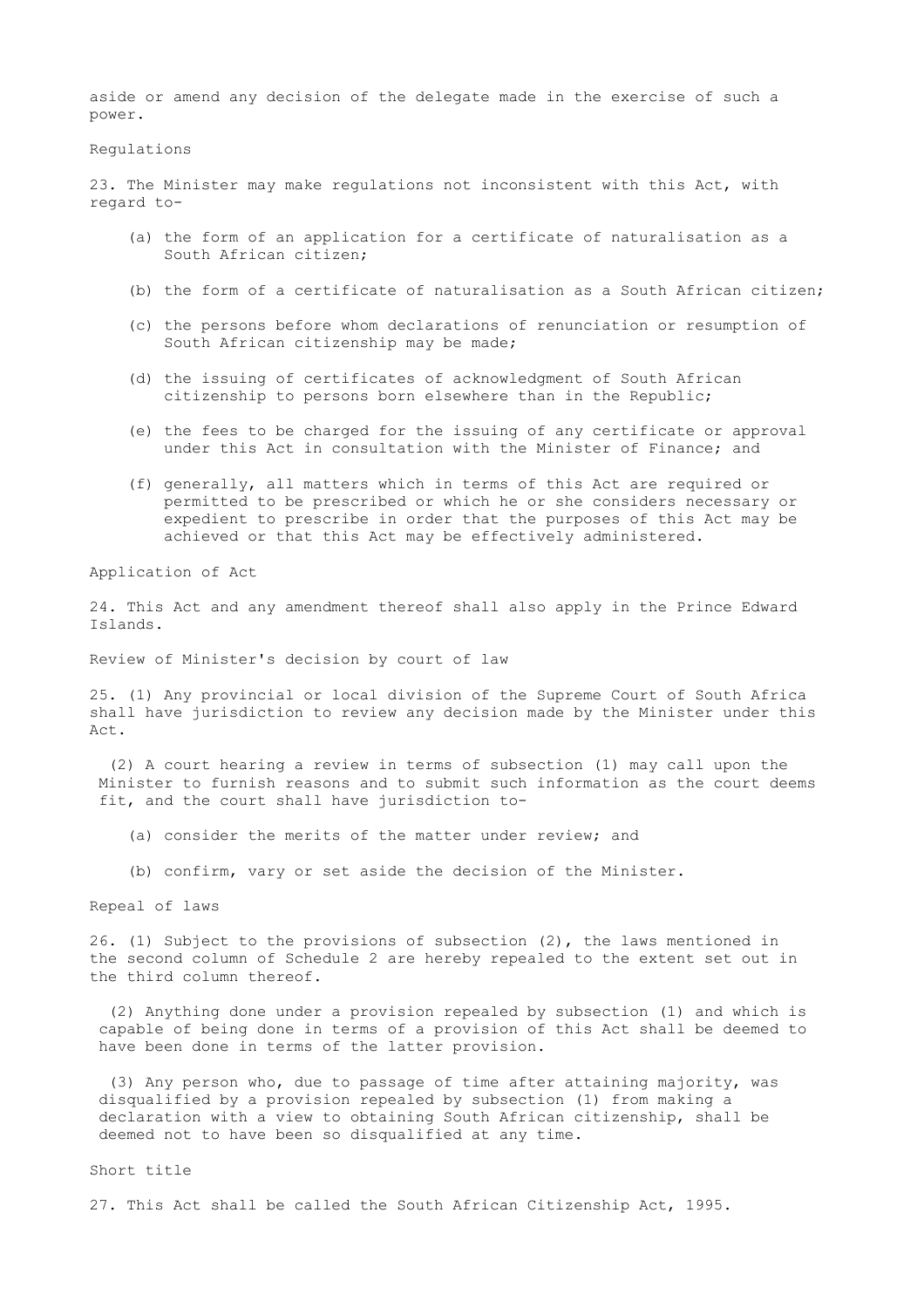## SCHEDULE 1 (Section 5(6))

# DECLARATION OF ALLEGIANCE

I................................ (AB), do hereby solemnly declare that I will be loyal to the Republic of South Africa, promote all that will advance it and oppose all that may harm it, uphold and respect its Constitution and commit myself to the furtherance of the ideals and principles contained therein.

Signed at..................on this...............day of................(month), 19....

...................... SIGNATURE

In the presence of the following two witnesses who are South African citizens.

1..................................... (WITNESS)

2..................................... (WITNESS)

 SCHEDULE 2 (Section 26)

#### LAWS REPEALED

|  | No. and year of law Short title |                                                                                                            | Extent of repeal                                 |
|--|---------------------------------|------------------------------------------------------------------------------------------------------------|--------------------------------------------------|
|  | Act No. 44 of 1949              | South African Citizenship Act, 1949                                                                        | The whole                                        |
|  | Act No. 64 of 1961              | South African Citizenship Amendment<br>Act, 1961                                                           | The whole                                        |
|  | Act No. 69 of 1962              | Commonwealth Relations Act, 1962                                                                           | Section 13 and<br>sections 18 to 28<br>inclusive |
|  | Act No. 23 of 1964              | Residence in the Republic<br>Regulation Act, 1964                                                          | The whole                                        |
|  | Act No. 41 of 1973              | South African Citizenship Amendment<br>Act, 1973                                                           | The whole                                        |
|  | Act No. 53 of 1978              | South African Citizenship Amendment<br>Act, 1978                                                           | The whole                                        |
|  | Act No. 30 of 1980              | South African Citizenship Amendment<br>Act, 1980                                                           | The whole                                        |
|  | Act No. 95 of 1981              | South African Citizenship Amendment<br>Act, 1981                                                           | The whole                                        |
|  | Act No. 43 of 1984              | South African Citizenship Amendment<br>Act, 1984                                                           | The whole                                        |
|  | No. and year of law Short title | -------------------------------                                                                            | Extent of repeal                                 |
|  |                                 | Act No. 53 of 1986 Matters concerning Admission to<br>and Residence in the Republic<br>Amendment Act, 1986 | The whole                                        |
|  | Act No. 74 of 1990              | South African Citizenship at                                                                               | The whole                                        |